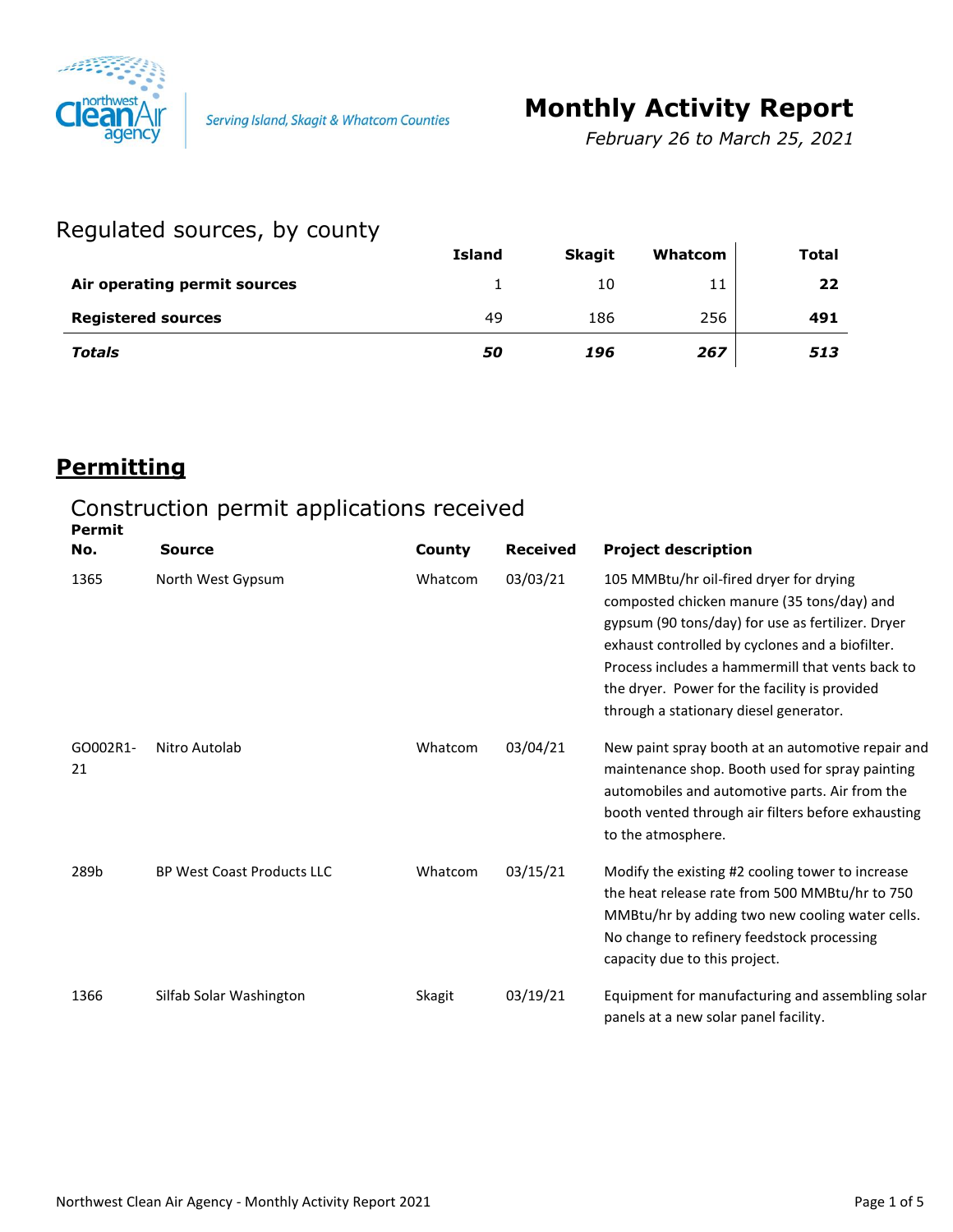# Construction permit decisions

| <b>Processing</b> |  |
|-------------------|--|

| <b>Permit</b><br>No. | Source                               | County  | time (60<br>days max) | <b>Project description</b>                                                                                                                                                                                                                                                                  | <b>Action taken</b>     |
|----------------------|--------------------------------------|---------|-----------------------|---------------------------------------------------------------------------------------------------------------------------------------------------------------------------------------------------------------------------------------------------------------------------------------------|-------------------------|
| 1364                 | APP Apollo Inc.                      | Whatcom | 17                    | New paint spray booth with exhaust<br>filters, an autoclave, and an oven for<br>making custom parts for sports cars.                                                                                                                                                                        | Permit not<br>required. |
| 1098c                | Skagit Ready Mix Concrete            | Skagit  | 58                    | Replace 160 cubic yd/hr concrete batch<br>plant with 220 cubic yd/hr dry-mix<br>batch plant, and install new silos. Dust<br>controlled by dust collectors and<br>baghouses. Some existing equipment<br>(silos, baghouse, dust collectors)<br>retained; some worn-out equipment<br>replaced. | Permit issued.          |
| 847d                 | <b>BP West Coast Products</b><br>LLC | Whatcom | 57                    | Clarify when Hydrocracker 2nd Stage<br>Fractionation Reboiler NOx testing is<br>required. No changes to existing<br>equipment.                                                                                                                                                              | Permit issued.          |
| 527f                 | <b>BP West Coast Products</b><br>LLC | Whatcom | 57                    | Clarify when Truck Loading Rack VOC<br>testing is required. No changes to<br>existing equipment.                                                                                                                                                                                            | Permit issued.          |

#### **Enforcement**

# Alleged violations

| Case<br>No. | Issue<br><b>Date</b> | <b>Source</b>                                            | County  | <b>Alleged violation description</b>                                                                                                                                                                                                                                                                                 |
|-------------|----------------------|----------------------------------------------------------|---------|----------------------------------------------------------------------------------------------------------------------------------------------------------------------------------------------------------------------------------------------------------------------------------------------------------------------|
| 4458        | 02/26/21             | Perdue Foods -<br><b>Burlington Mill</b>                 | Skagit  | Failure to maintain records and report in accordance with permit and federal<br>regulations.                                                                                                                                                                                                                         |
| 4460        | 03/15/21             | North West<br>Gypsum                                     | Whatcom | Failure to submit a complete Notice of Construction application prior to<br>construction of a chicken manure and gypsum drying operation.<br>On March 10, 2021 NWCAA received odor complaints from neighboring<br>properties. Failure to employ air pollution controls caused or contributed to<br>the odor impacts. |
| 4461        | 03/23/21             | Sierra Pacific<br>Industries - Skagit<br>Lumber Facility | Skagit  | Insufficient operation and maintenance practices and resources consistent<br>with good air pollution control practices indicated by 11 boiler upsets with<br>excess emissions occurring between September 2020 and February 2021<br>resulting from reasonably preventable conditions.                                |
| 4462        | 03/23/21             | Claudio Meliton<br>Bernal                                | Skagit  | Illegal outdoor fires containing vegetation and prohibited materials in the<br>form of construction debris and garbage. Fires were found unattended; pile<br>size estimated at 7'x10' on both 3/8/2021 and 3/9/2021 by fire officials.                                                                               |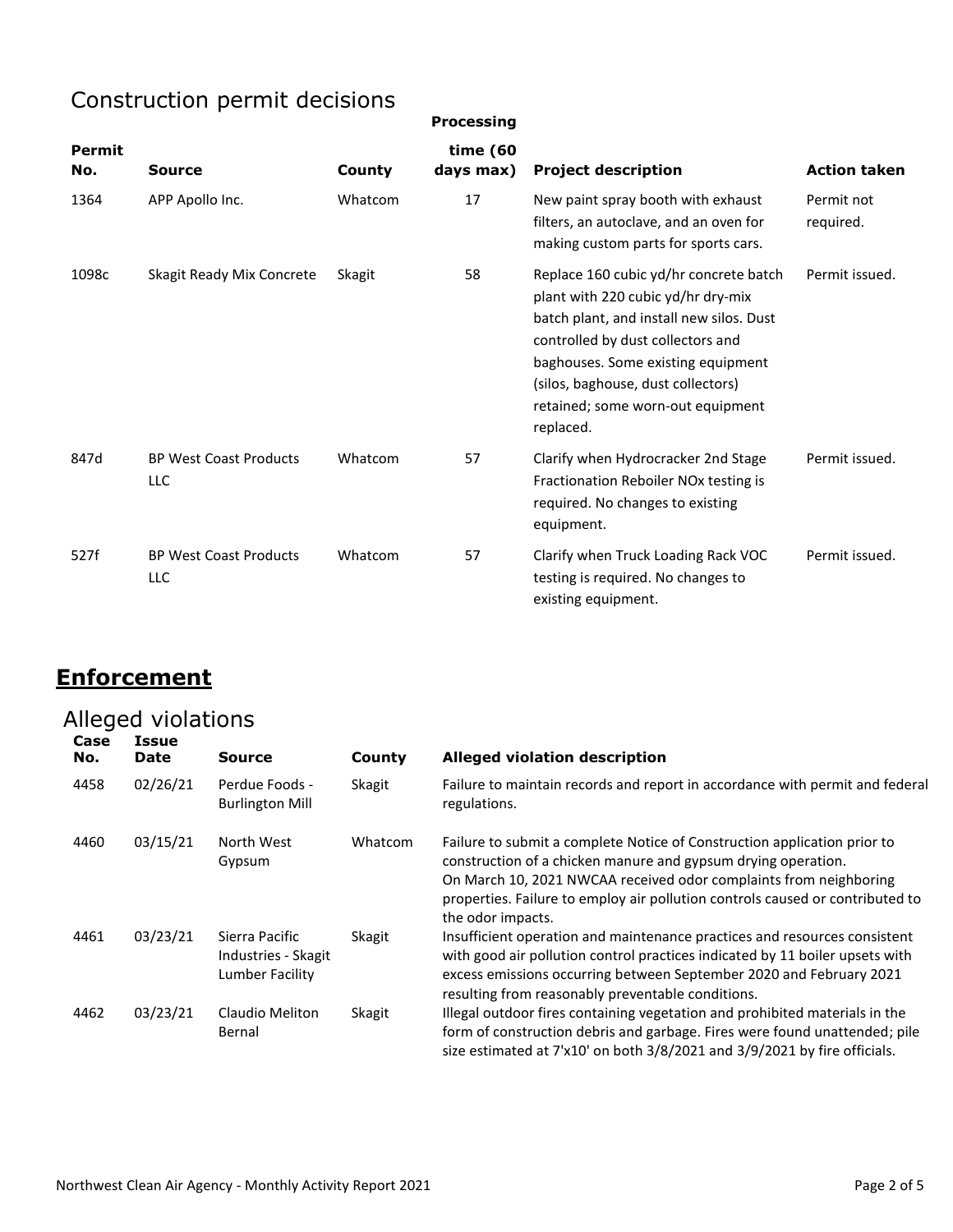# Alleged violations (cont.)

| Case<br>No. | Issue<br><b>Date</b> | <b>Source</b>                   | County | <b>Alleged violation description</b>                                                                                                                                                                                                                                                    |
|-------------|----------------------|---------------------------------|--------|-----------------------------------------------------------------------------------------------------------------------------------------------------------------------------------------------------------------------------------------------------------------------------------------|
| 4463        | 03/23/21             | Air Liquide L.P.                | Skagit | Failure to submit the annual AOP certification that was due on February 28<br>(AOP term 2.4.1).                                                                                                                                                                                         |
| 4459        | 03/25/21             | Shell Puget Sound<br>Refinery   | Skagit | Shell Puget Sound Refinery (Shell or PSR), allowed or caused to allow, 2<br>refinery flaring events of regulated materials that exceeded allowable visible<br>emissions with one event releasing odors that impacted the surrounding<br>community on August 19, and September 29, 2020. |
| 4464        | 03/25/21             | Pacific Woodtech<br>Corporation | Skagit | Failure to submit second half of 2020 semiannual compliance certification;<br>due 01/30/21, and the annual AOP certification; due on 02/28/2021.                                                                                                                                        |

# Penalties issued (none this period)

# Industry reports of process upsets with potential excess emissions

| Date     | Source                         | County |
|----------|--------------------------------|--------|
| 03/07/21 | Shell Puget Sound Refinery     | Skagit |
| 03/17/21 | <b>Chemtrade Solutions LLC</b> | Skagit |

#### Complaint summary

| Asbestos                              |    |
|---------------------------------------|----|
| Industrial Emissions                  | 3  |
| Odor                                  | 3  |
| <b>Outdoor Burning</b>                | 15 |
| Smoke                                 | 1  |
| Woodstove                             | 14 |
| <b>TOTAL:</b> (unique for the period) | 38 |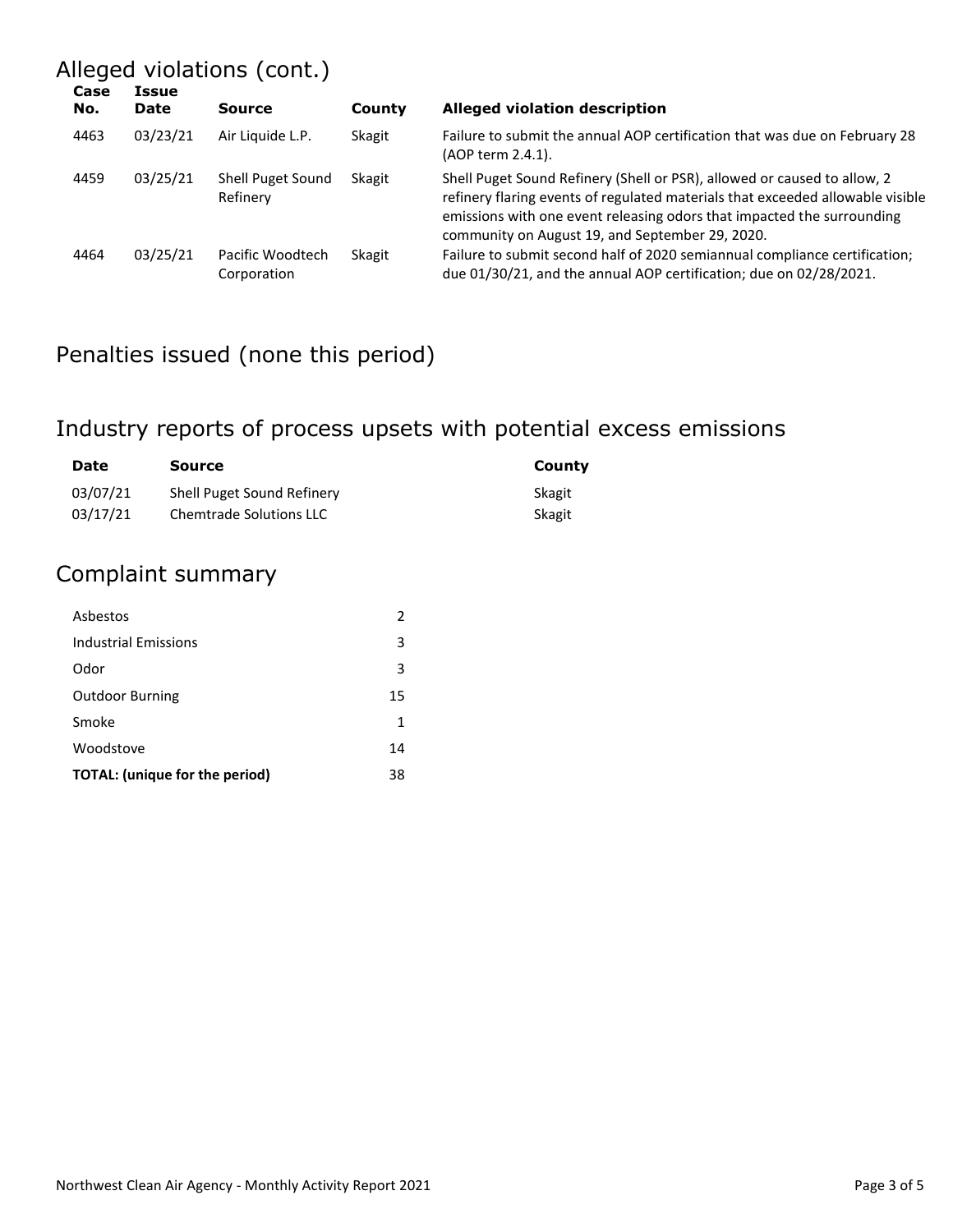# **Burning Related Complaints**